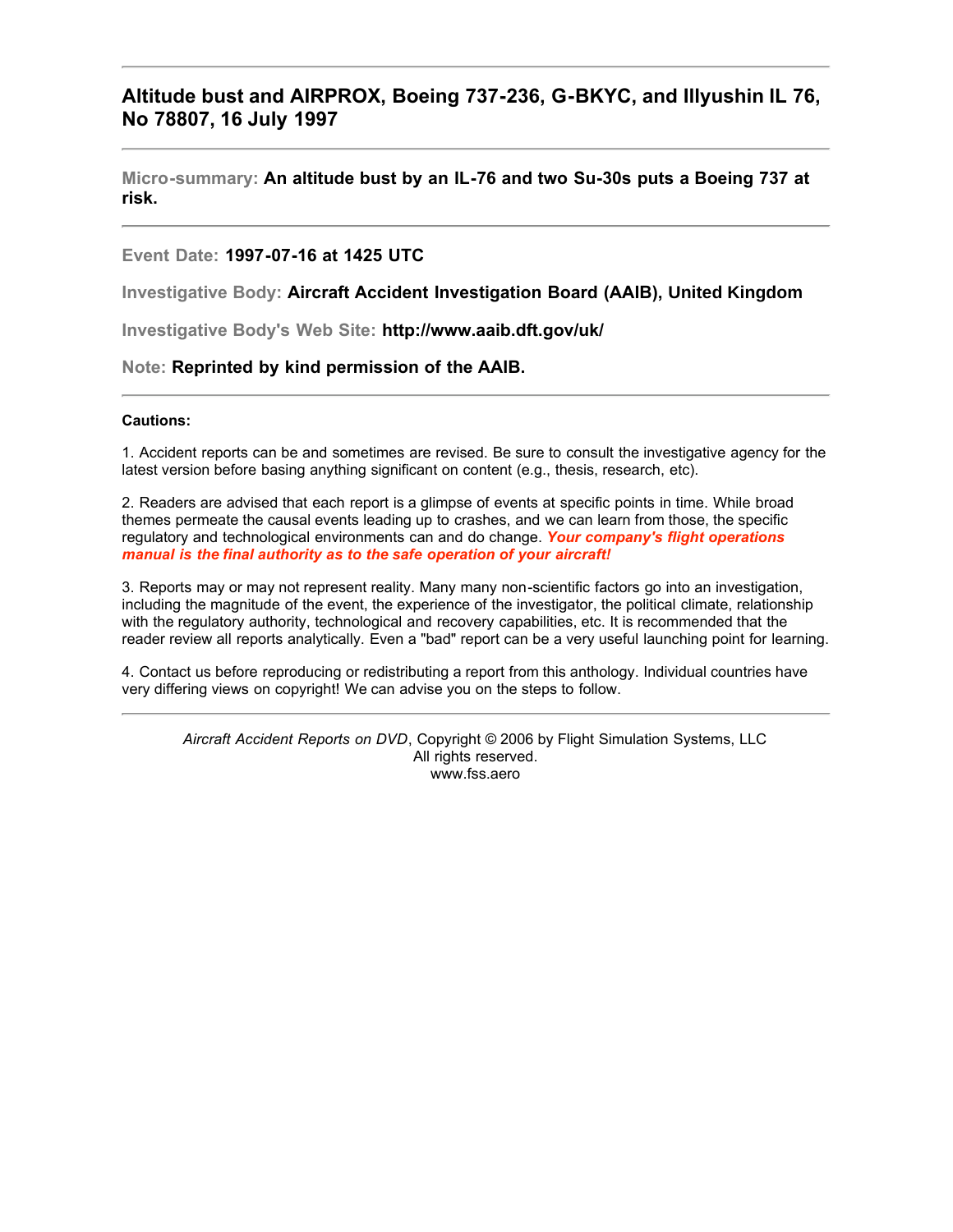# **Boeing 737-236, G-BKYC, and Illyushin IL 76, No 78807, 16 July 1997**

# **AAIB Bulletin No: 12/1997**

# **Ref: EW/C97/7/3 Category: 1.1**

| <b>Aircraft Type and Registration:</b> | i) Boeing 737-236, G-BKYC                                                    |
|----------------------------------------|------------------------------------------------------------------------------|
|                                        | ii) Ilyushin IL 76, No 78807                                                 |
|                                        | (in formation with two Sukhoi SU 30s)                                        |
| No & Type of Engines:                  | i) 2 JT8D-15A turbofan engines                                               |
|                                        | ii) 4 Aviadvigatel D-30KP turbofan engines                                   |
| <b>Year of Manufacture:</b>            | i) 1984                                                                      |
|                                        | ii) Not known                                                                |
| Date & Time (UTC):                     | 16 July 1997 at 1425 hrs                                                     |
| Location:                              | 3.5 nm north of Reading (10 nm east of Compton VOR)                          |
| <b>Type of Flight:</b>                 | i) Public Transport                                                          |
|                                        | ii) Military formation                                                       |
| <b>Persons on Board:</b>               | i) Crew - 5 - Passengers - 110                                               |
|                                        | ii) Crew - 9 - Passengers - 20                                               |
| Injuries:                              | i) Crew - None - Passengers - None                                           |
|                                        | ii) Crew - None - Passengers - None                                          |
| <b>Nature of Damage:</b>               | i) None                                                                      |
|                                        | ii) None                                                                     |
| <b>Commander's Licence:</b>            | i) Airline Transport Pilot's Licence                                         |
|                                        | ii) Military Rating with Class II instrument rating and<br>Instructor rating |
| <b>Commander's Age:</b>                | i) Not known                                                                 |
|                                        | ii) 46 years                                                                 |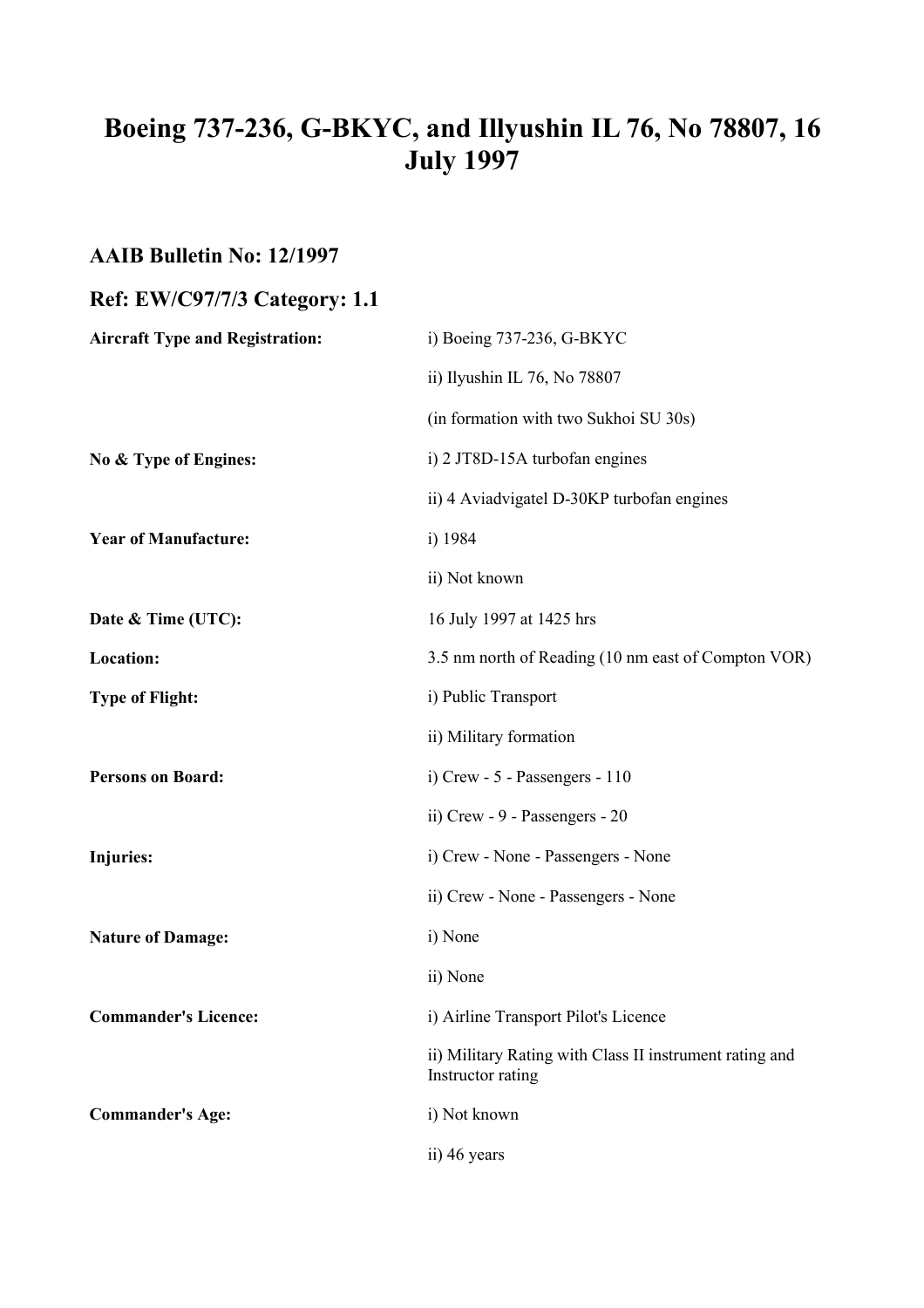| <b>Commander's Flying Experience:</b> | i) Not known                                      |
|---------------------------------------|---------------------------------------------------|
|                                       | Last 90 days - Not known                          |
|                                       | Last 28 days - Not known                          |
|                                       | ii) $5,000$ hours (of which $3,500$ were on type) |
|                                       | Last 90 days - 80 hours                           |
|                                       | Last 28 days - 40 hours                           |
| <b>Information Source:</b>            | <b>AAIB</b> Field Investigation                   |

# **Synopsis**

The Military IL76 tanker aircraft (callsign WS78807), in formation with two SU30 fighters inbound to RAF Fairford for the Royal International Air Tattoo 1997, was routed through controlled airspace as General Air Traffic (GAT), referred to in this report as 'civil traffic'. It had flight planned as Operational Air Traffic (OAT) in accordance with procedures agreed for military traffic inbound to RAF Fairford. The formation was cleared by ATC to descend to FL160 as it transited the London Terminal Manoeuvring Area (LTMA) inbound to the Compton VOR (CPT) from the east. Instead of indicating level at FL160 the ATC controller noticed that the IL76's height readout (Mode 'C') was indicating 200 feet below its assigned level at FL158. The Boeing 737, en-route from Glasgow to London Gatwick was level at FL150, at an Indicated Air Speed (IAS) of 300 kt and approximately 7 nm north-east of the formation as the IL76's height readout reduced further to indicate FL156 (600 feet above that of the Boeing 737). The Boeing 737 was given 'avoiding action' by ATC and instructed to turn left onto a heading of 090°. The Boeing 737 passed 0.5 nm north of the formation in a steeper than normal left turn. Its position at the time was 3.5 nm north of Reading (10 nm east of the Compton (CPT) VOR). The weather at the time was good with light turbulence and unlimited visibility above 8/8ths cloud cover.

## **History of the Flights**

The commander of the IL76 formation had filed a flight plan for his route from Kalininggrad (UMKK) to RAF Fairford (EGVA) in accordance with the instructions and procedures issued in the appropriate Royal International Air Tattoo manual. The instructions concerning arrival procedures stated that 'aircraft not familiar with flight on Airways, or which only have UHF radio fit are required to conduct the UK portion of their flight to RAF Fairford as Operational Air Traffic (OAT)'. This was 'to enable UK Military and Civil ATC agencies to provide an ATC service more suited to military aircraft and enable such aircraft to avoid congested airspace'. The inbound routing to RAF Fairford from the east was via REFSO; Mildenhall (MLD); Brize Norton (BZN) direct to Fairford.

The IL76 was operated by a crew of 9 comprising 2 pilots; 2 navigators; 1 radio operator; 2 engineers and two loadmasters. Radio communications with ATC were carried out by the radio operator whose English was good but limited to routine everyday phraseology. The IL76 commander and the other pilot's understanding of English was limited to routine ATC phrases only.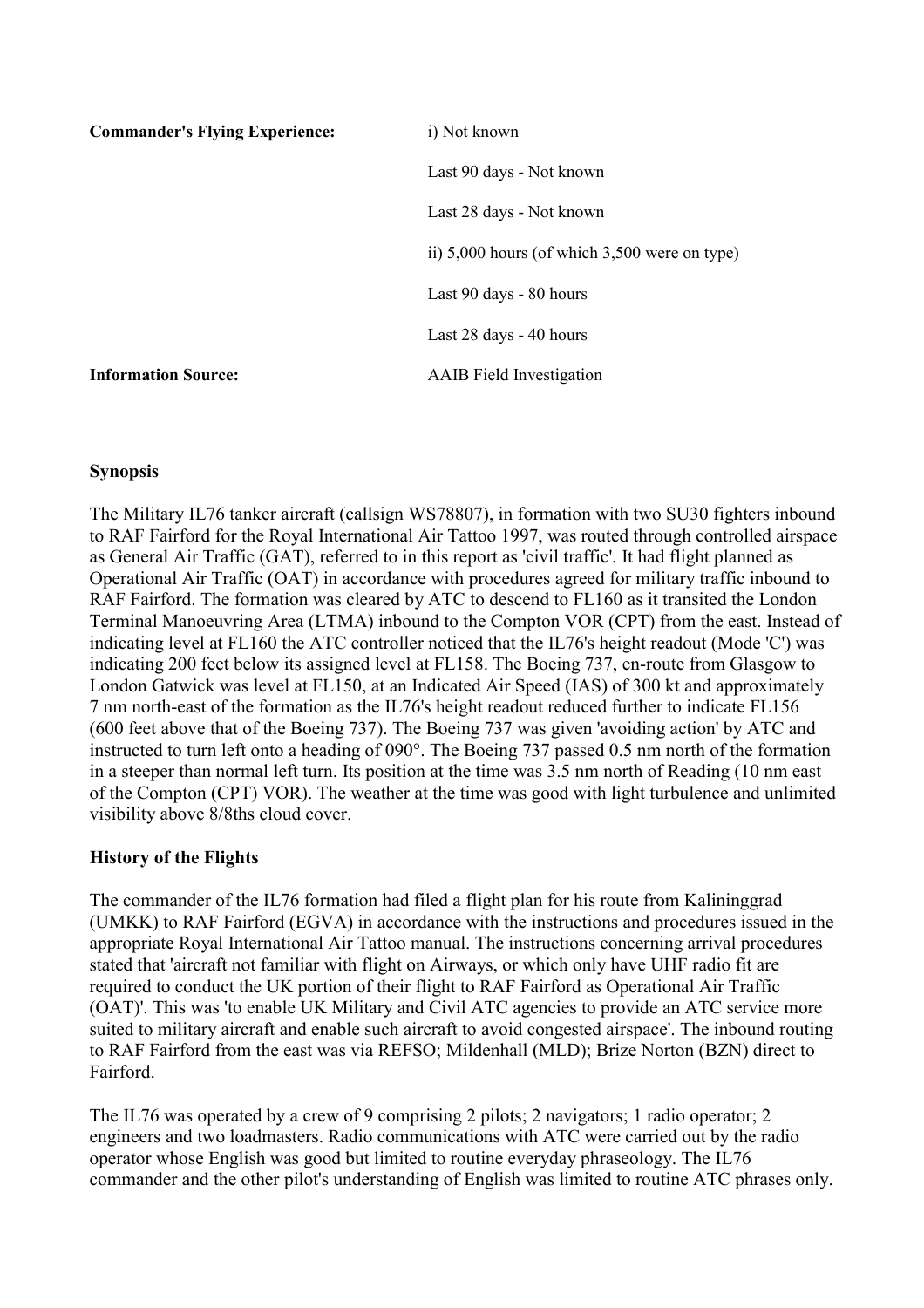The pilots of the two SU30s spoke little English. They maintained communications with the IL76 on a discreet air-to-air frequency and hence were not in contact and could not hear the various UK ATC agencies.

At 1401 hrs the IL76 formation, using the callsign 'WS78807', approached UK airspace and contacted the Clacton (CLN) West Sector Controller (SC) who instructed it to maintain FL350. At 1405 hrs, just after it passed REFSO, the formation turned right in accordance with its flight planned routing to MLD. The SC asked for confirmation that the aircraft was routing to Lambourne (LAM), spelling out the designator, when the IL76 radio operator apparently had difficulty in understanding the request. Throughout the formation's progress, the controller had considerable difficulty in communicating with the IL76 formation, having to repeat many of the instructions. The SC was asked by the IL76 to 'stand by', but as the aircraft's track would have taken it into confliction with eastbound traffic routes the formation was instructed to turn left on to a heading of 255°. At this point the IL76 formation requested a routing direct to Mildenhall. The SC turned it right on to 265° and asked it to confirm its destination. When the IL76 formation confirmed it as Fairford the SC asked for confirmation of the request to route direct to Mildenhall. Receiving no reply, the IL76 formation was asked to confirm what its previous request had been. Again no reply was received and the aircraft continued on its assigned heading in the CLN sector controlled airspace, eventually being given a routing via Lambourne VOR (LAM); Woodley (WOD); Compton VOR(CPT) to MIMBI (18 nm west of Compton (CPT)), to leave controlled airspace for Fairford. At 1409 hrs, the formation was instructed to descend to FL260 and at 1413 hrs, whilst in the descent on a heading of 270°, it was transferred to the London Middle Sector (LMS) on frequency 132.60 MHz.

At 1414:20 hrs the IL76 made its initial call to the LMS SC. Communication was difficult at first, with the IL76 repeating that it was only receiving the controller with difficulty, but at 1417 hrs adequate two way communications were established. The LMS SC continued to pass instructions as appropriate to the IL76 formation. At 1426 hrs, with the formation at FL180 on a heading of 285°, he instructed the formation to descend to FL160, the lowest level available to LMS in that portion of airspace, and the level at which it had been coordinated into the Bristol (BRS) sector.

For the majority of its flight the IL76 formation had adhered to its cleared level, but in the 3 minutes prior to the incident, although it had reported level at FL180, its Mode 'C', height readout, showed FL178 or FL177. The LMS Chief Sector Controller (CSC) had noticed the poor level keeping and had considered suggesting to the LMS SC that it might be prudent only to descend the IL76 formation to FL170 until it was clear of the track which Gatwick inbound aircraft would follow at FL150. Before he could do so the SC cleared the IL76 formation to FL160, but the suggestion was offered anyway. The CSC also thought it wise to advise the Terminal Control South West (TC SW) sector of the IL76 formation. At 1427 hrs he telephoned the SW coordinator and advised him to watch the IL76 formation against a Boeing B737 (callsign 'BAW33A') an inbound flight to Gatwick from the north at FL150.

At the time this conversation commenced the IL76 formation was 5 nm west of Burnham (BUR) passing FL168, with the B737 in its 1 o'clock at a range of 18 nm. By 1427:30 hrs the IL76 formation had apparently descended through its cleared level; its Mode 'C' indicating a level of FL158. The conversation between the LMS CSC and the SW co-ordinator was still in progress and recordings show that they noticed the height excursion immediately it occurred. The TC coordinator made the OCKHAM (OCK) SC aware of the IL76 formation and he called the B737. Unfortunately it was not on the TC SW frequency at the time, but the SC continued to call it anyway while the coordinator ran to the COWLY sector to ask them to transfer the aircraft to the OCKHAM Sector frequency. When he returned to his station he overheard the SC giving the B737 an avoiding action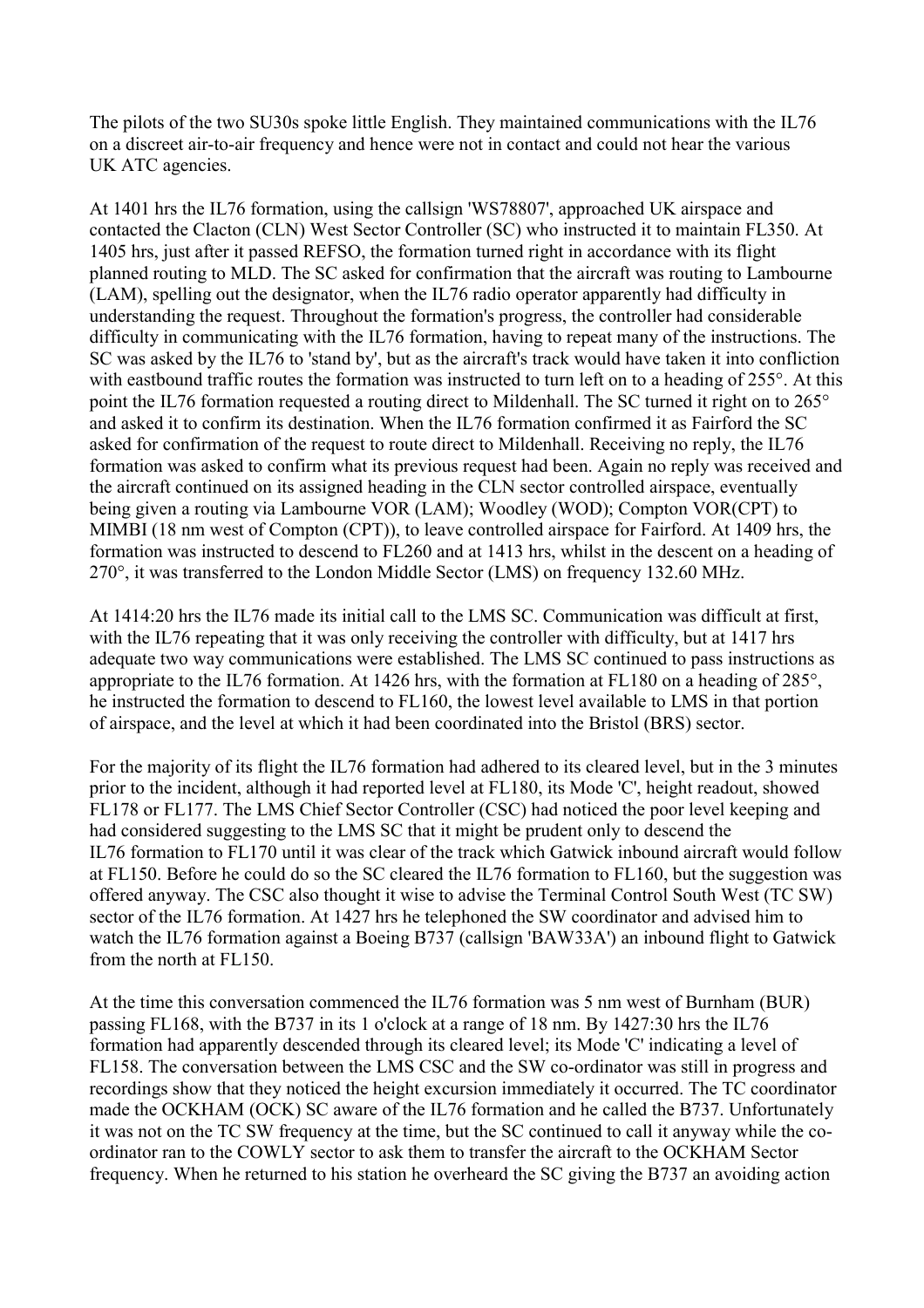turn on to a heading of 090° followed by traffic information. By this time (1428:10 hrs) the B737 was 7 nm north-east of the IL76 formation which was indicating FL156. The B737 commander reported visual contact and subsequently informed the OCK SC that he wished to take reporting action.

Simultaneously the LMS SC had observed that the IL76 formation had apparently descended below its cleared level, so at 1427:45 hrs he asked it to confirm that it was maintaining FL160 and gave it traffic information regarding the B737, which by then was 12 nm away. The IL76 formation reported that it was maintaining FL160. However its Mode 'C' continued to decrease until by 1428:10 hrs it was showing FL156 and lateral separation had reduced to 7 nm. Again the SC asked the IL76 formation to confirm that it was maintaining FL160, and again he received an affirmative answer, although the Mode C was then showing FL157. By this time the distance between the aircraft had diminished to approximately 0.5 nm as the B737 passed north of the IL76 formation in a steeper than normal left turn. As a result of the avoiding turn lateral separation was quickly restored and at 1429 hrs, as the aircraft diverged, the IL76 formation was transferred to the BRISTOL (BRS) sector.

As a result of the incident the commander of the Boeing 737, who had sighted the formation, filed an 'AIRPROX P' report stating that he estimated the 'miss distance' as being of the order of 400 feet vertically and 800 metres horizontally. The crew of the IL76 saw the conflicting Boeing 737 in their '2 o'clock range 5 nm' and assessed that there was no risk of collision and did not alter course. They were only aware that an Airprox 'P' had been filed some time after landing uneventfully at Fairford.

The Separation Monitoring Function (SMF) equipment at the London Air Traffic Control Centre (LATCC) records reductions in vertical separation at 600 feet or less when the horizontal separation between aircraft is less than 2 nm within the TC area. The equipment was not activated on this occasion indicating that the vertical separation was more than 600 feet.

# **The IL76**

At the time of the incident the IL76 was being operated with the autopilot engaged in the height mode with its height keeping performance of the order of  $\pm 20$  metres. The assigned flight level was being maintained using indications from the main Metric Altimeter fitted with a millimetre sub scale. The sub scale was set to 760 mm (standard setting) and the indicated height was 4,900 metres, equivalent to 16,076 feet. The aircraft's Standby Altimeter,which was not as accurate and was only used as a gross error check, was calibrated in feet with the sub scale set to 1013 mb.

The two SU30 aircraft were in very close formation at the time of the incident positioned under the left and right wing respectively of the IL76, stepped down by 20 metres.

## **The Boeing 737**

The Boeing 737 was fitted with a flight data recorder that recorded numerous parameters including height, heading, IAS, bank angle and normal acceleration. The readout showed that prior to the avoidance manoeuvre the aircraft was at a height of 15,000 feet, on a heading of 162°M and at an IAS of 300 kt. During the avoiding turn the aircraft achieved a 34° banked turn to the left and the normal acceleration increased to two peaks of 1.27g and 1.32g. The aircraft returned to a 'wings level' attitude on a heading of 130° M before resuming its original track.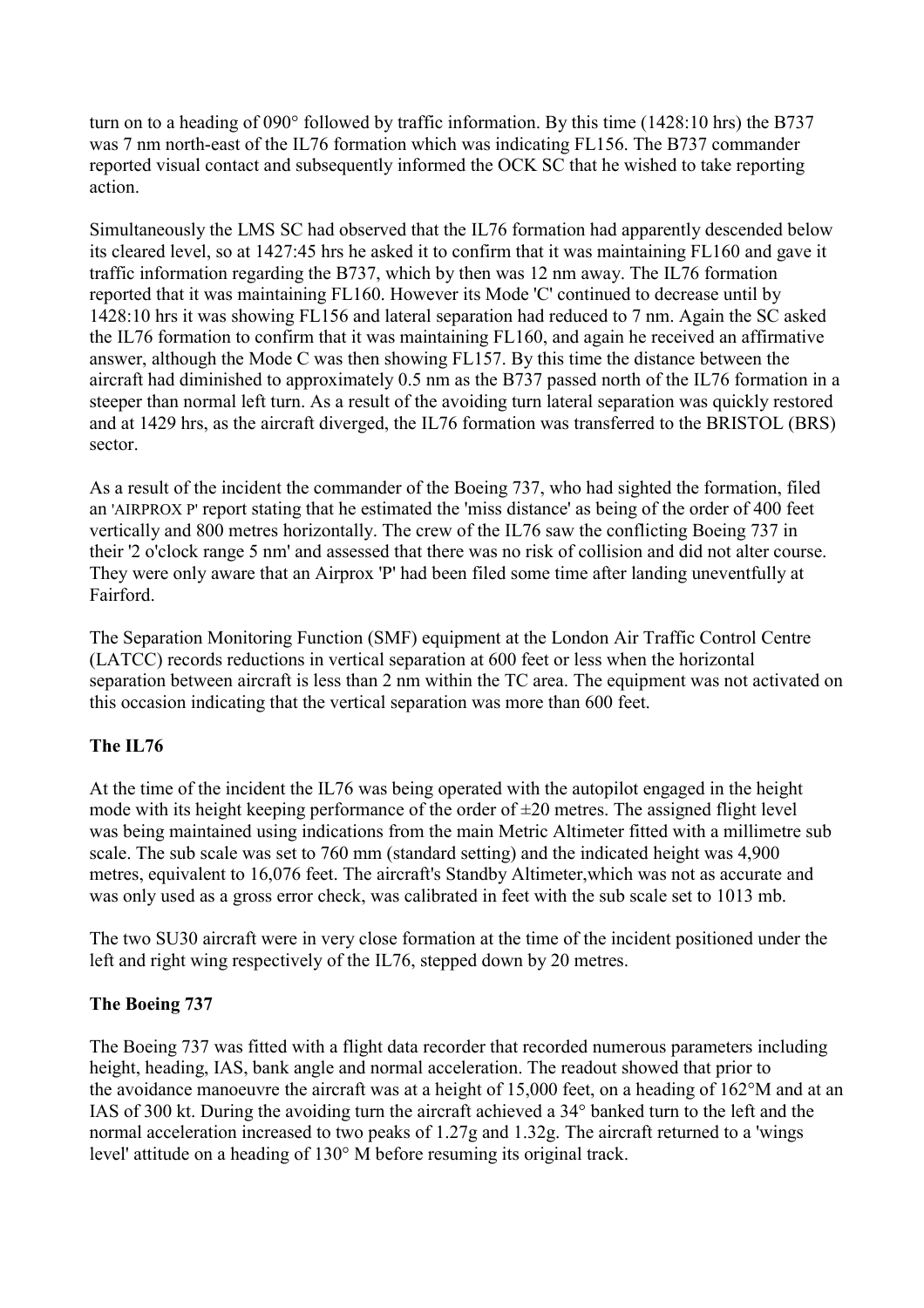The aircraft was not fitted and was not required to be fitted with a Traffic Alert and Collision Avoidance (TCAS) System.

# **ATC administrative procedures**

The flight was operating in accordance with the procedures that had been agreed between LATCC and the organisers of the event,which stipulated that, as there had in previous years been problems with participants from the ex Soviet bloc countries routing as civil traffic, all such aircraft should flight plan to fly as military traffic in UK airspace. Consequently, although the IL76 formation flight planned as GAT up to the UK Upper Information Region (UIR) boundary, it planned to route thereafter as military traffic via Mildenhall (MLD) and Brize Norton (BZN). This flightplan was received at LATCC at 0735 hrs on 16 July and input at 0756 hrs. The route was input as UR126.CLN.FIR. EGVA, with further details in the remarks field to show the requested routing viz. FPL RFS MLD BZN.

There was some confusion about the type of aircraft, which was shown on the flight plan as 'ZZZZ'; normal practice when there is no ICAO recognised type designator for the aircraft concerned. In this case, however, as IL76 is an ICAO approved designator,it may have been done because the flight was in fact a formation of 3 aircraft. There was no statement on the flight plan however that this was the case, only an entry in the supplementary information field of "TYP/3333" and in the remarks data field the entry 'TIP/ NL76 2 SU 30'. Not surprisingly, the Flight Plan Reception Suite (FPRS) staff did not appreciate that this was intended to show the types of aircraft in a formation, and therefore in the remarks field prefaced the route information with TYP/3333 to indicate the aircraft type.

Later on, at 0956 hrs, FPRS staff amended the remarks field to show the composition of the flight by replacing TYP/3333 with "IL76 and 2/SU30". It was not possible to discover what prompted this amendment. As only 26 characters of any remark can be printed on a flight progress strip the message eventually shown was 'IL76 and 2/SU30. FPL RFS M\*'; the asterisk showing that there was more information available which could be accessed through a flight readout. No readout was requested by the CLN sector.

The flight was activated at 1349 hrs with a REFSO estimate of 1404 hrs. Two minutes later an amendment was input from the CLN wings (a working area adjacent to the controllers station) altering the aircraft's routing to 'UR1.UB29.UG1.MIMBI.FIR EGVA'. It could not be determined why this change was instigated. It was this routing via MIMBI, however, which was shown on the strips and, as it was apparently done without reference to the SC, the SC had no knowledge of the aircraft's flight planned routing. Furthermore, it was evident that no one on the CLN sector had any knowledge of the promulgated routings for Fairford traffic.

# **LATCC ATC Procedure Safety Analysis (LAPSA)**

A LATCC ATC Procedure Safety Analysis (LAPSA) was carried out prior to the Fairford Tattoo which correctly identified one of the hazards associated with the event as 'assistants and controllers not being familiar with the relevant procedures, with a consequence that traffic might not be routed correctly'. The resolution of this hazard was to publish a Temporary Operating Instruction (TOI), provide a dedicated copy to the Bristol (BRS) suite and make complete briefing material available on the Supervisor's desk. Another hazard was identified as being East European/Russian participants arriving as civil traffic and having language difficulties. In this connection it was noted that there have been problems in the past with such aircraft causing disruption to LATCC sectors.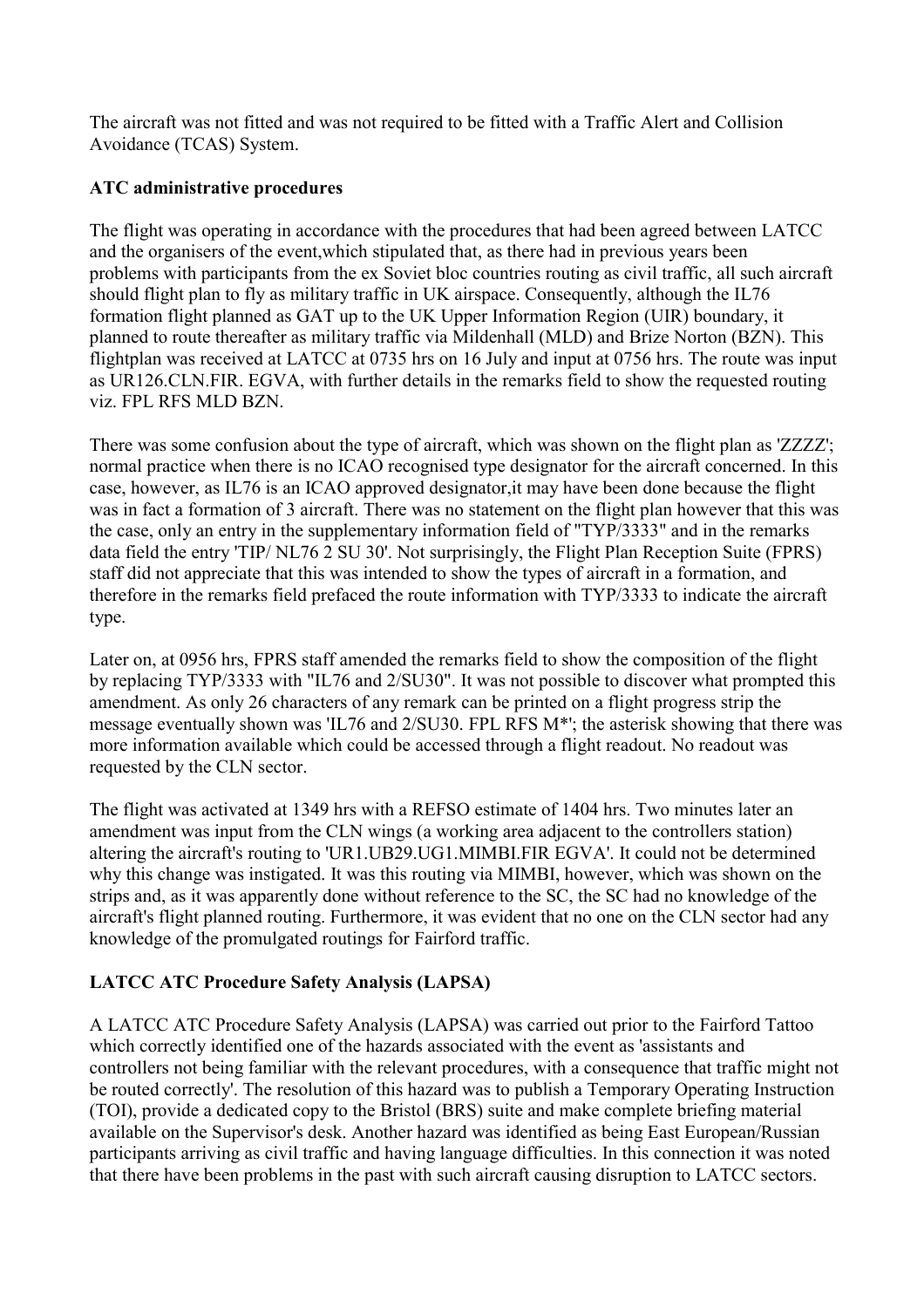The resolution of this hazard was to ensure that all such aircraft should arrange to arrive as military traffic at London UIR/FIR boundaries.

# **LATCC Temporary Operating Instructions (TOIs)**

LATCC TOI 30197 (AC) was published on 30 June 1997, specifying that military aircraft inbound to RAF Fairford, especially formations, would transit as military traffic from the UIR/FIR boundary. It included specific procedures for handling traffic which operated as civil traffic to the boundary, as did the IL76 formation. However, it was incorrectly published as being relevant to the Bristol (BRS) suite only, and hence was posted only on the South Sectors board in the 'Area Control Room' briefing room, and was available on the electronic briefing system only to BRS controllers. It was not possible to ascertain the reason for the limited distribution of TOI 30197.

No-one on the CLN sector would have known of the arrangements made with the 'Tattoo' participants, and the CLN SC had no cause to question the routing of the IL76 formation via airways which was shown on the flight progress strips. CLN sector staff were not aware of the procedure for military aircraft to route as military traffic because they never saw the appropriate TOI.

The SC had attempted to obtain confirmation of the routing to Mildenhall which the pilot requested but when the attempts failed the SC had adhered to the routing shown on the strip.

However, even if the contents of the TOI were unknown to them, further information on the routing of the aircraft was available to the CLN sector staff in the remarks field of the flight progress strip. Messages in this field often contain vital information and when they are truncated (indicated by a '\*' at the end of the text) sector support staff are able to make a flight readout to ascertain what is hidden.

Furthermore the layout of the TOI was not ideal. The agreement for military aircraft, especially formations, to route as military traffic was an important part of the instruction, yet it was buried in a note to the section which specifies the hours of operation of the Fairford restricted airspace. The Procedures section of the TOI included a paragraph on military traffic arrivals but did not mention the agreement.

# **Follow-up actions**

Procedures have now been put in place at LATCC to ensure that all TOIs (and also all Supplementary Instructions (SIs)) include, in their title, the sectors or functions to which the instruction is applicable. The originators of these instructions have been reminded that the 'sector addressees' should be checked in both the safety analysis and proof reading stages.

Suggestions have also been made to see if it may be appropriate to review instructions relating to the 'TRUNCATED REMARKS FIELD' of the flight progress strips to consider if there is any way of increasing the number of displayed characters in this field. The message, which at present occupies two thirds of the bottom two lines of a box in the flight progress strip, could possibly be increased by up another 18 characters if the whole of these lines were used.

The procedures by which military formation flights, especially those of foreign air forces, are allowed to operate as civil traffic within controlled airspace are also under review. Under the terms of MATS Pt 1 133 requests by formations of military aircraft to operate in controlled airspace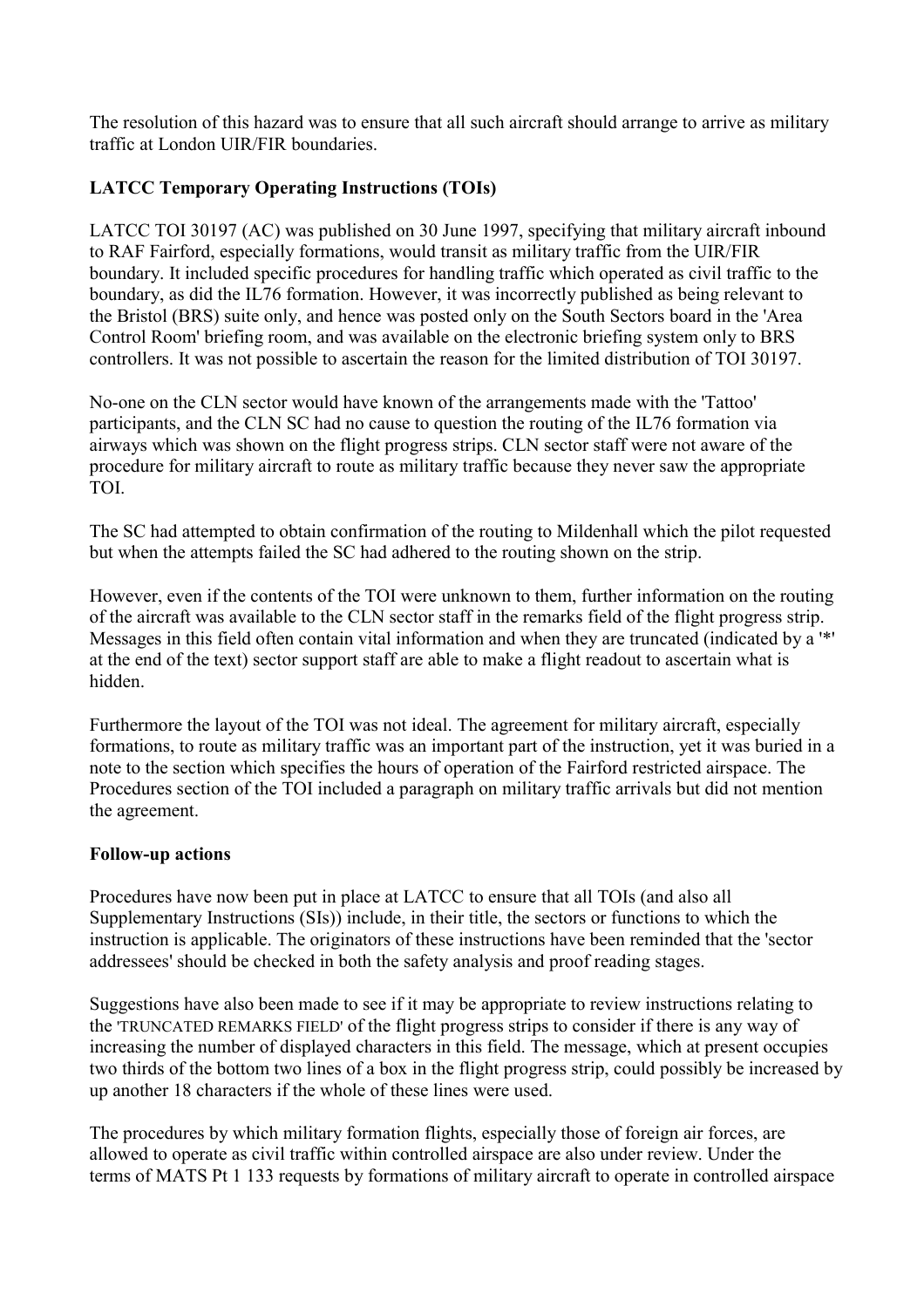may be approved subject to certain conditions, provided that such clearances would in no way adversely affect normal civil flying operations. The responsibility rests with the controller to ensure that the leader of the formation is aware of the conditions of the clearance. Given the difficulty in communicating with the IL76 formation this would have been impossible, and it is doubtful if the onus should be laid at all on a controller actively engaged in controlling traffic. Consideration is being given to amending the procedure by which formation flights are approved in order to place this responsibility elsewhere. It is also being considered if there should be an explicit requirement that all aircraft in a formation must be capable of clear communication with the controlling authority and if there are any areas of airspace where formation flights should not be allowed.

## **AAIB Conclusions**

The commander of the Russian formation had received and understood the procedures and routings for traffic inbound to the UK for the Royal International Air Tattoo at Fairford. He and his crew understood little English but were capable of operating safely within the UK UIR/FIR so long as their planned flight was conducted in accordance with their expectations. The pilots of the two SU30 aircraft, who spoke little English, were fully reliant on the actions of their formation leader in order for them to arrive safely at their destination. They were not in two way communication with the civil ATC agencies.

The unexpected re-routing of the formation as it approached the eastern coast of the UK was unexpected and unsettling to the crew. The CLACTON SC was aware of the difficulties in communicating with the formation and that the mention of unexpected and unfamiliar reporting points led to confusion. He was not aware that the formation intended to route as military traffic outside controlled airspace under the control of military agencies. The formation however eventually complied with ATC instructions as it was routed towards the London Terminal Manoeuvring Area. The LMS CSC had noticed the apparent poor level keeping of the formation and had considered suggesting to the LMS SC that it might be prudent only to descend the IL76 formation to FL170 until it was clear of the track which Gatwick inbound aircraft would follow at FL150. However before his suggestion was adopted the formation was cleared to FL160.

The pilots of the two SU30s were able to maintain a close formation with their 'tanker' (the IL76). Had either one experienced an in-flight emergency necessitating a break in formation and an emergency diversion the subsequent control of that aircraft would have been difficult to say the least. The pilot would have taken a finite time to change frequency to that of the current controlling sector and would not have been able to understand the subsequent ATC instructions.

No doubt the CLACTON SCs would have been aware that the military ATC agencies would have been better suited to provide a service to this military formation. However, given the communication difficulties which the sector controller was experiencing with the IL76 formation, it is possible that they concluded that attempting to divert the pilot from what they thought was his intended route would have created more problems than it would have resolved. Even if the TOI had been available to the relevant sector controllersit did not include any specific mention of the problems that can be associated with formations, especially within congested controlled airspace. The controllers, however, were instantly aware that the formation was apparently not adhering to its assigned level and instigated the appropriate avoiding actions.

#### **Safety recommendations**